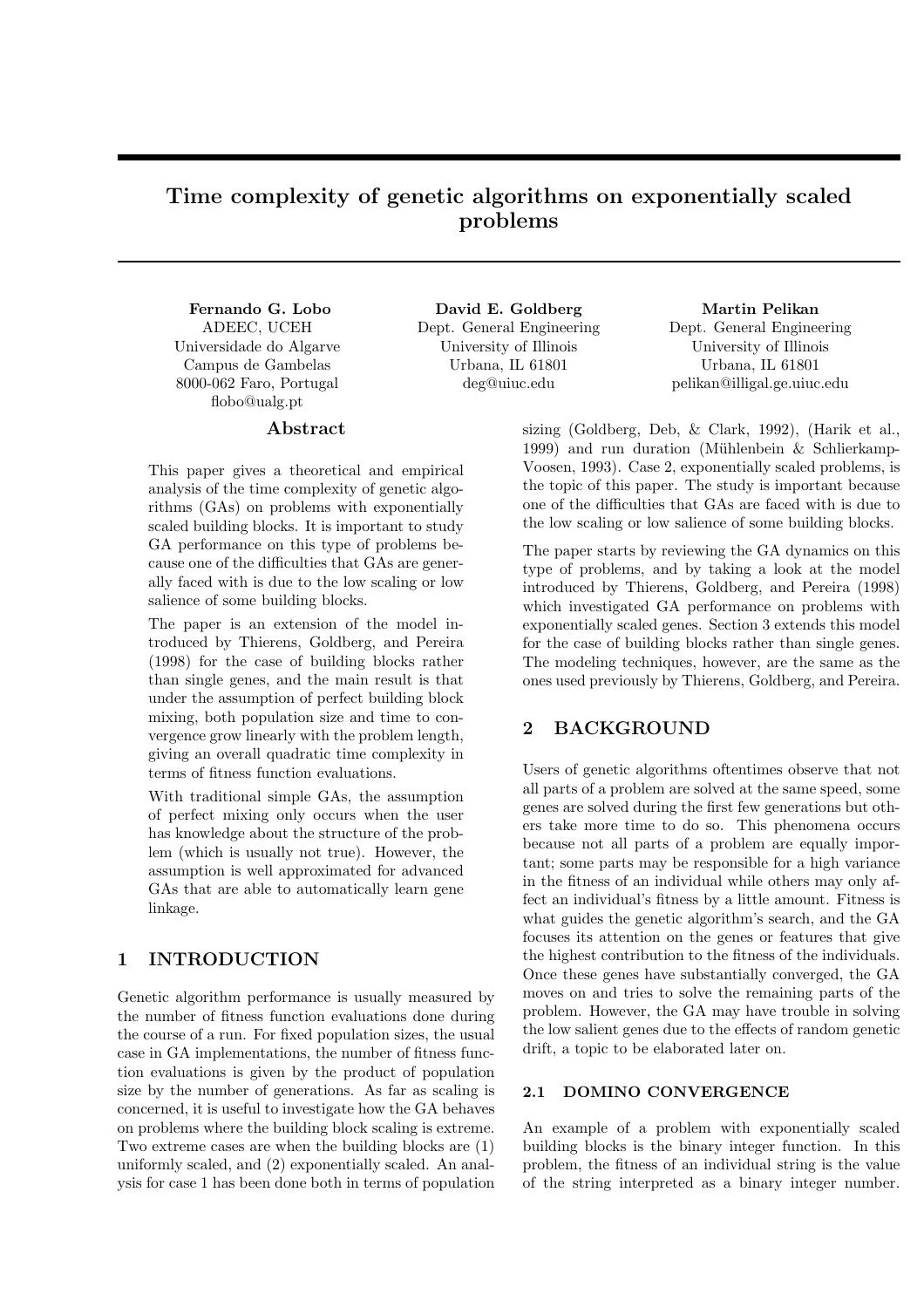For example, in a 4-bit problem, string 1101 has fitness  $8 + 4 + 0 + 1 = 13$ . Each 1-bit corresponds to a building block, and the fitness contribution of each one is a power of 2 increasing from right to left.

When a GA operates on this problem the more significant bits (or genes) converge faster than the less significant ones. Overall, there is a sequential convergence of bits that resemble a row of domino stones falling down one after the other. To see why this is so, consider what happens when the two individuals, A and B, compete.

# $A = 11101101$  $B = 11110110$

Individual B wins because the winner is decided on the first single gene position where the two individuals have a different allele value when scanning both strings from left to right. As can be seen from the example, the selection pressure on the low salient genes is negligible earlier in the search; those genes will only be substantially affected by the selection operator once the more salient genes have almost converged.

Given a large population size, genes converge correctly one after the other from the most salient to the least salient. But if the population size is not large enough, then the GA may have trouble in going all the way down to the least significant gene. The problem occurs because even when there is no selection pressure, allele frequencies fluctuate due to chance variation alone, and may be lost from the population by the time the GA wants to pay attention to them. This effect is known as random genetic drift and is the subject of the next section.

### 2.2 RANDOM GENETIC DRIFT

Consider a one-bit problem. In such problem there are two type of individuals, call them individual 0 and individual 1. In addition, let us also assume that individual 0 and individual 1 have the same fitness. Since there is no fitness difference between the two type of individuals, we would expect that both remain in the population forever. That does not happen because in each generation there is an element of chance in the selection of individuals that are used to form the next generation.

For instance, consider a population of 100 individuals, 50 of type 0 and 50 of type 1. To obtain the next generation, 100 new individuals are drawn, one at a time, from the population by using random sampling with replacement (individuals are put back into the old population after being selected). In the next generation we won't necessarily get 50 individuals of type 0 and 50 of type 1. Due to chance variation, we may get 52 of type 0 and 48 of type 1, or something like that. The resulting population

becomes the starting point for the next generation and it is obvious what is going to happen after some time; eventually the population will be filled with individuals of only one type, either all 0's or all 1's. Once the population reaches such a state, only the mutation operator can reintroduce variation.

This type of process where there is a change in the gene frequency makeup of the population due to chance variation alone is called random genetic drift and there are mathematical models that can be used to study it (more about that in section 3.1).

## 2.3 MODEL OF THIERENS, GOLDBERG, AND PEREIRA (1998)

Domino convergence and genetic drift were recognized by Thierens, Goldberg, and Pereira as the two main things that govern the convergence process of the GA on this type of problems. Based on that observation, the authors built a mathematical model and analyzed the convergence behavior of the GA on the binary integer function. The way they did it was by building two separate models, one to analyze the domino convergence and another to analyze genetic drift. The authors derived two convergence times,  $t_{convergence}$  and  $t_{drift}$ , to characterize each of the effects. Then they equated the two models and were able to predict at which point in time the drift effect is likely to dominate the convergence process. The next section extends this model for the case of building blocks rather than single genes.

# 3 FROM GENES TO BUILDING **BLOCKS**

This section extends the model introduced by Thierens, Goldberg, and Pereira for the case of building blocks. In order to do so, let us start by stating some assumptions about the type of problem that we are modeling.

We assume that the fitness function is given by the sum of m non-overlapping subfunctions. Each subfunction is a function of  $k$  decision variables  $(k$  genes) corresponding to a building block. As in the case of the binary integer function, the building blocks are scaled in such a way that the winner of a pairwise competition is decided on the first building block position where the two individuals have a different value when scanning from left to right. Another assumption is that building block mixing is perfect. This idealized situation occurs when the user has knowledge about the structure of the problem (which is usually not true) or when the GA is able to learn gene linkage automatically.

There is no building block disruption under the assumption of perfect mixing. Thus, a GA operating on a building block of  $k$  genes is roughly equivalent to a GA op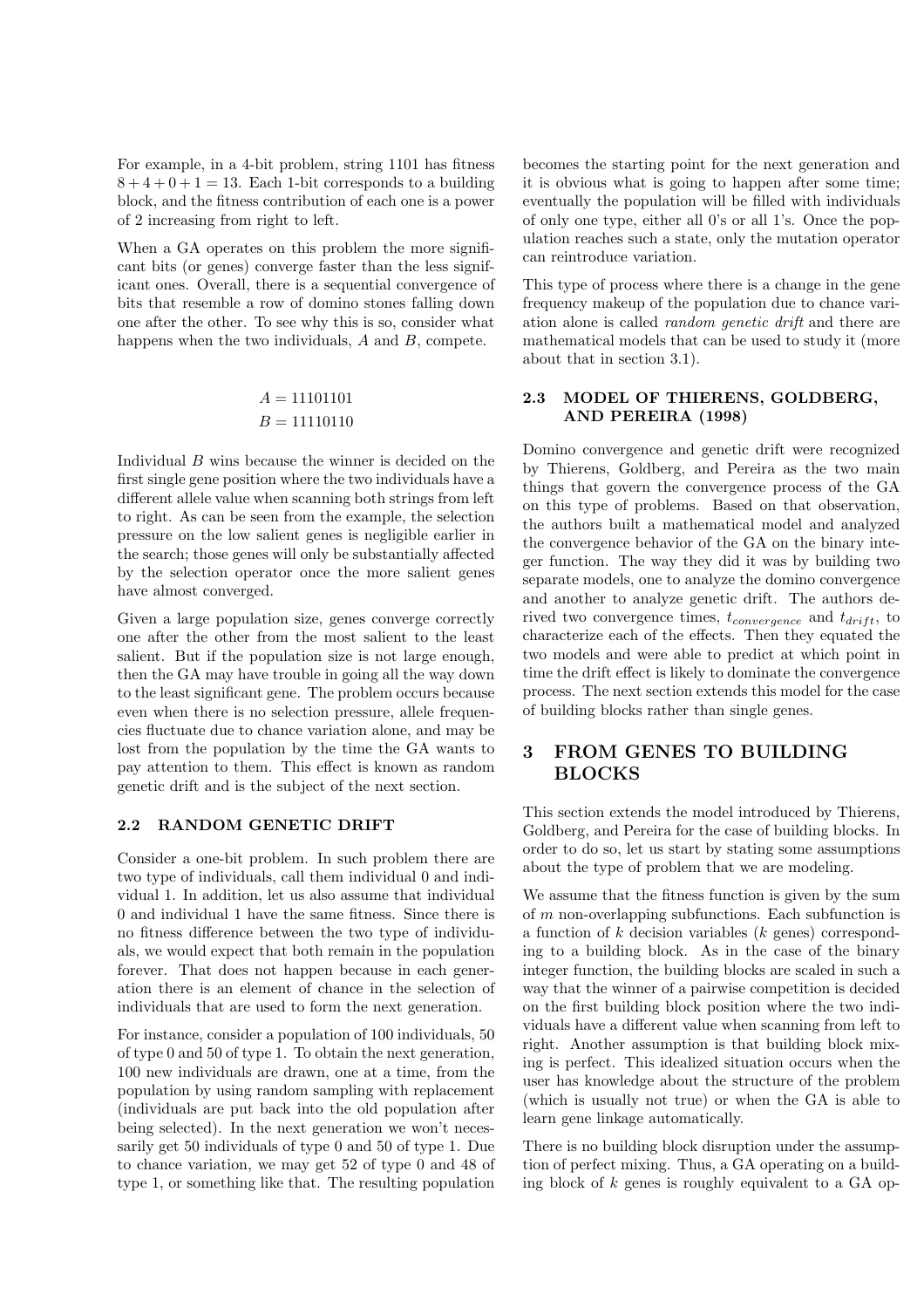erating on a single gene. This means that a problem with large building blocks can be mapped to a problem with building blocks constituted by single genes, the difference being that the expected proportion of alleles in a randomly initialized population is not half ones and half zeros, but is  $1/2^k$  ones and the remaining proportion of zeros. By doing so, the modeling techniques of Thierens, Goldberg, and Pereira can be easily transfered for the case of building blocks. That's precisely what we do in the remaining sections.

#### 3.1 DRIFT MODEL

Consider a gene with two possible allele values, 1 and 0. Consider also a population of size  $N$  where a fraction  $p$ of the population has allele value 1 and the remaining fraction has allele value 0. The question that we are interested in is the following: how many generations on average does it take for an allele value to be lost from the population assuming that the gene is under the effect of random genetic drift alone. This question has been addressed in the field of population genetics (Kimura & Ohta, 1969) and also in the context of genetic algorithms  $(Goldberg & Segrest, 1987; Asoh & Mühlenbein, 1994).$ 

The method used by Goldberg and Segrest (1987) and Asoh and Mühlenbein (1994) is a Markov Chain model as follows. Given a population of size  $N$  with two alleles, 1 and 0, the state of the population can be described by the number of 1 alleles in the population. The possible states are 0, 1, 2,  $\dots$ , N. States 0 and N are the *absorbing* states of the Markov Chain because once the population reaches one of them it cannot get back to another state. For all the other states, it is possible for the population to drift from state  $i$  to state  $j$  in a single generation. That probability is called the transition probability, and can be obtained from the binomial distribution. A population in state i has a frequency of 1 alleles given by  $p = i/N$ . and a frequency of 0 alleles given by  $q = 1 - i/N$ . The transition probability of going from i copies of allele 1 to  $j$  copies of allele 1 in a single generation is

$$
P_{ij} = \binom{N}{j} p^j q^{N-j}
$$

Given a particular starting condition  $p$ , it is possible to solve the Markov Chain to give the expected drift time, but it is difficult to obtain a closed form expression for the general case of an arbitrary starting condition.

An alternative solution is to use a continuous approximation to the discrete Markov Chain model (Kimura, 1964) (see also Hartl and Clark (1997) for a more accessible description). The idea is to analyze genetic drift using a model similar to that of the physical process of diffusion. This is less intuitive than the Markov Chain

model, but the basic idea is the following. Consider a distribution of populations, each having an allele frequency in the range from 0 to 1. The number of populations whose frequency is between x and  $x + \partial x$  at time t gives a probability density  $\phi(x, t)$ . Populations may enter this range of allele frequencies by drifting in from a lower frequency, which occurs with a probability flux  $J(x, t)$ , and populations may leave this range of allele frequencies by drifting out, which occurs with probability flux  $J(x+\partial x, t)$ . The rate of change is the difference of fluxes,  $J(x, t) - J(x + \partial x, t)$ . For small  $\partial x$ , this difference can be written as  $-\frac{\partial}{\partial x}J(x,t)$ . Therefore, the rate of change of allele frequency through time is given by

$$
\frac{\partial}{\partial t}\phi(x,t) = -\frac{\partial}{\partial x}J(x,t) \tag{1}
$$

The probability flux is

$$
J(x,t) = M(x)\phi(x,t) - \frac{1}{2}\frac{\partial}{\partial x}V(x)\phi(x,t) \tag{2}
$$

where  $M(x)$  is the average change in allele frequency in a population whose current allele frequency is x, and  $V(x)$ is the variance of change in allele frequency. Substituting equation 2 into equation 1 gives

$$
\frac{\partial}{\partial t}\phi(x,t) = -\frac{\partial}{\partial x}\left[M(x)\phi(x,t)\right] + \frac{1}{2}\frac{\partial^2}{\partial x^2}\left[V(x)\phi(x,t)\right] \tag{3}
$$

Equation 3 is used widely in physics to model heat diffusion and is known as the Fokker-Planck equation. For the case of random genetic drift,  $M(x) = 0$  and  $V(x)$  is the binomial sampling variance which is equal to  $x(1-x)/N$ . Thus, the diffusion equation for random genetic drift is:

$$
\frac{\partial}{\partial t}\phi(x,t) = \frac{1}{2N} \frac{\partial^2}{\partial x^2} \left[ x(1-x)\phi(x,t) \right] \tag{4}
$$

The diffusion approximation for the random genetic drift model is a second-order partial differential equation that gives a distribution  $\phi(x, t)$ , giving the number of populations with allele frequency  $x$  at time  $t$ . The solution of this equation requires advanced mathematics that won't be mentioned here (the interested reader should see (Kimura, 1964; Crow & Kimura, 1970) for the mathematical derivation). One important application of the diffusion approximation is the determination of the expected extinction time for an allele. Kimura and Ohta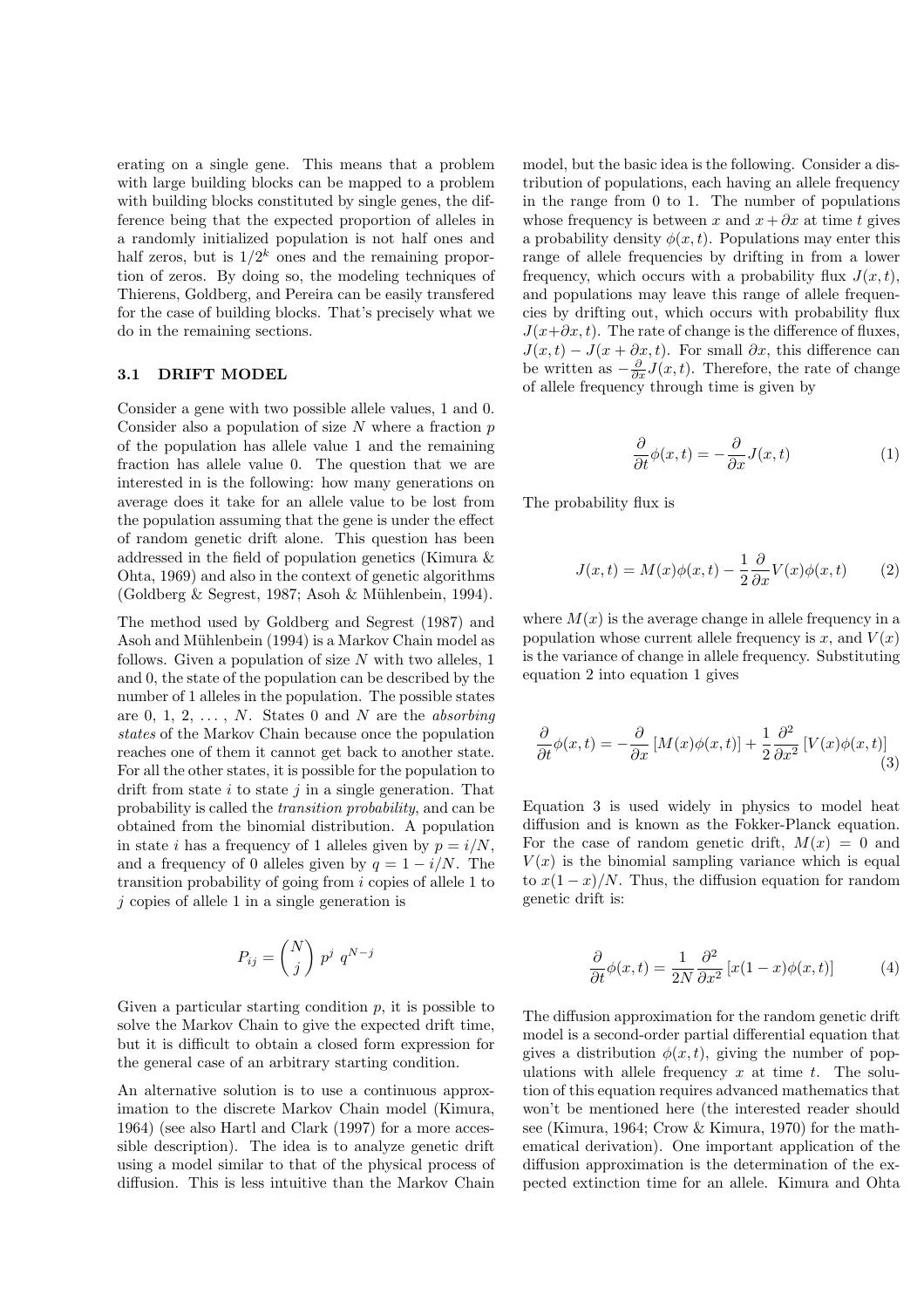$(1969)$  showed that in a population of size N, the average number of generations to lose an allele that starts with a proportion  $p$  is

$$
t_{drift} (p) = \frac{-2N}{1-p} p \ln p \tag{5}
$$

The diffusion model for genetic drift was originally derived for diploid individuals. There, a population of N individuals has 2N alleles, and the binomial variance in that case is  $V(x) = x(1-x)/2N$ . Equations 4 and 5 are written assuming that  $V(x) = x(1-x)/N$ , which is the correct value for haploid individuals, the usual case in genetic algorithm implementations.

Equation 5 gives the one-sided drift time of allele extinction, that is, it doesn't consider the cases when the allele gets fixed to the correct value. This one-sided drift time is the one that matters for the GA analysis because we don't want to consider the lucky occasions when a building block drifts to the correct value. Substituting  $p$ by  $1/2^k$  in equation 5 allow us to use the GA terminology and say that on a population of size  $N$ , the average number of generations to lose a building block of size  $k$ genes under the effect of random genetic drift alone is

$$
t_{drift} (k) = \frac{2 k \ln 2}{2^k - 1} N
$$
 (6)

Equation 6 says that the extinction time for building blocks under random genetic drift alone grows linearly with the population size, and the constant factor decreases with the building block size. Table 1 shows the expected extinction time for building block sizes 1 through 5 using equation 6.

Table 1: Expected extinction time for various building block sizes under the effect of random genetic drift.

| Building block size | Drift time       |
|---------------------|------------------|
|                     | 1.386 N          |
| 2                   | $0.924\text{ N}$ |
| 3                   | $0.594$ N        |
|                     | $0.370\ N$       |
|                     | $0.224\text{ N}$ |

Computer simulations of random genetic drift match the diffusion model quite well (see figure 1).

### 3.2 DOMINO MODEL

This section applies the model developed by Thierens, Goldberg, and Pereira (1998) for building blocks. The



Figure 1: Average time to lose a building block. The solid lines are from the diffusion model of Kimura and Ohta (1969). The isolated points were obtained by computer simulation.

terminology is the same as the one adopted by the previous authors. The model assumes that when the most salient  $\lambda$  building blocks have converged, the remaining  $m - \lambda$  building blocks are still in their initial random state. The convergence model is based on the selection differential  $S(t)$ , the difference between the mean fitness of the population at generation  $t + 1$  and the population mean fitness at generation  $t$ . The selection intensity  $I(t)$ is the selection differential  $S(t)$  scaled by the standard deviation  $\sigma(t)$  of the population fitness:

$$
I(t) = \frac{S(t)}{\sigma(t)} = \frac{\mu(t+1) - \mu(t)}{\sigma(t)}
$$

The increase in the population mean fitness from one generation to the next can be written as a function of  $\lambda$ :

$$
I(t) = \frac{\mu_{t+1}(\lambda) - \mu_t(\lambda)}{\sigma_t(\lambda)}
$$

Next, we compute the mean and variance of the population fitness when  $\lambda$  building blocks have converged, but before doing that let's compute the mean and variance of a single building block. In order to make the analysis simple, we consider that a k-bit building block correspond to a  $k$ -bit needle in a haystack (NIAH) function. In such a function, one solution has fitness  $f_{max}$ and the remaining  $2^k - 1$  solutions have fitness  $f_{min}$ . Let  $p = 1/2^k$ , then the mean  $\mu$  and variance  $\sigma^2$  of a k-bit NIAH function is

$$
\mu = p \ f_{max} + (1 - p) \ f_{min}
$$

$$
\sigma^2 = p \ (f_{max} - \mu)^2 + (1 - p) \ (f_{min} - \mu)^2
$$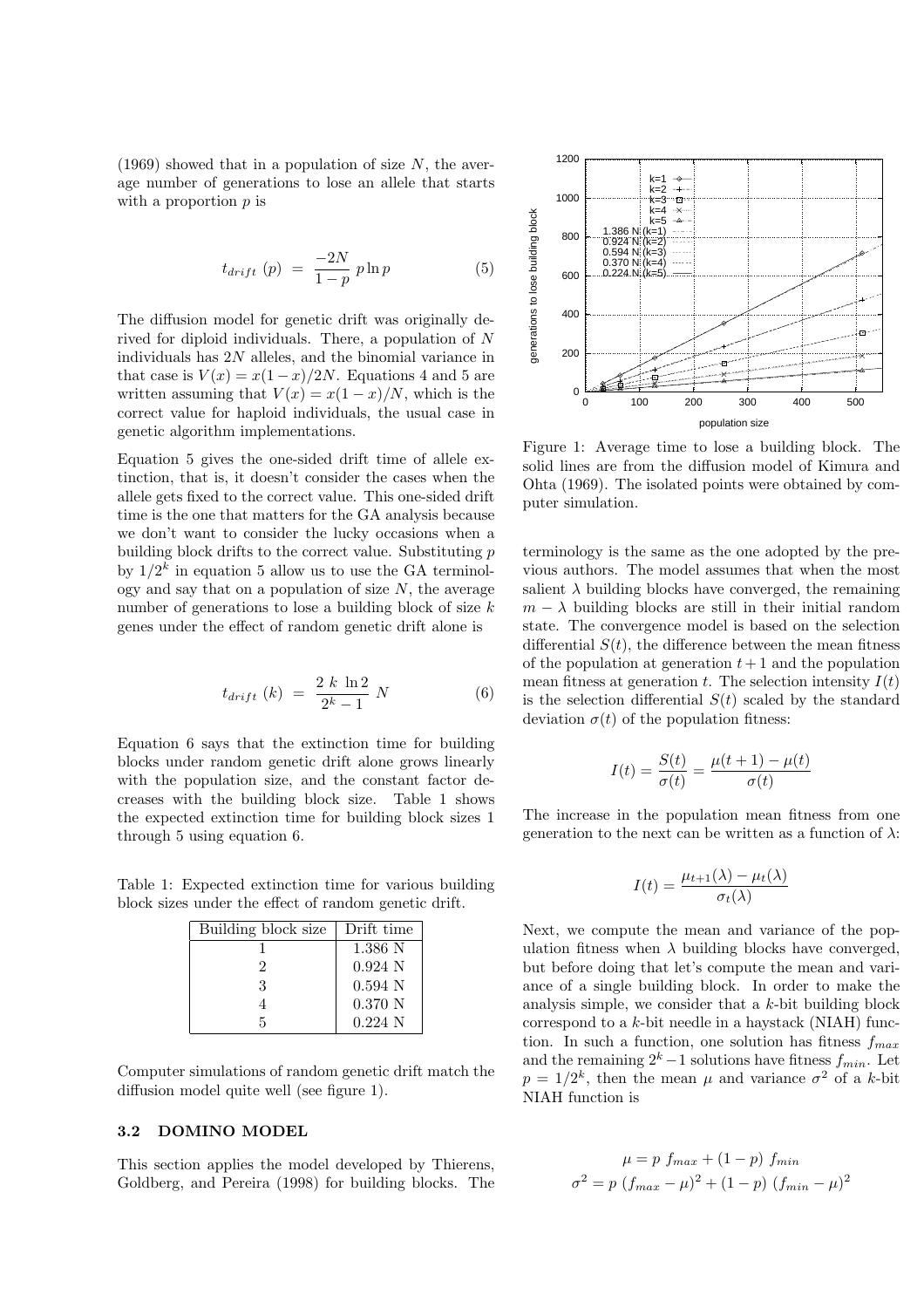In the case of our exponentially scaled problem,  $f_{min} = 0$ and  $f_{max}$  is a power of 2 whose value depends on the building block's salience (or importance). The mean and variance of the  $i^{th}$  most salient building block is

$$
\mu_{bb(i)} = p \ f_{max} = p \ 2^{m-i}
$$

$$
\sigma_{bb(i)}^2 = p \ (1-p) \ (f_{max})^2 = p \ (1-p) \ (2^{m-i})^2
$$

We are now ready to calculate the mean and variance when  $\lambda$  building blocks have converged. Throughout the text,  $p = 1/2^k$  denotes the expected proportion of building blocks in a uniformly random initialized population. The mean fitness  $\mu(\lambda)$  is calculated by assuming that the first  $\lambda$  building blocks have already converged to the correct value, and the remaining  $m - \lambda$  building blocks are still in their initial random proportion.

$$
\mu(\lambda) = \sum_{i=1}^{\lambda} 2^{m-i} + \sum_{i=\lambda+1}^{m} p 2^{m-i}
$$
  
= 
$$
\sum_{j=0}^{m-1} 2^j - \sum_{j=0}^{m-\lambda-1} 2^j + p \sum_{j=0}^{m-\lambda-1} 2^j
$$
 (7)  
= 
$$
2^m - 1 + (p-1)(2^{m-\lambda} - 1)
$$

For the variance calculation, it is only necessary to consider the non-converged region because the region that has already converged contributes nothing to the variance.

$$
\sigma^{2}(\lambda) = \sum_{j=0}^{m-\lambda-1} p (1-p) (2^{j})^{2}
$$

$$
= p (1-p) \sum_{j=0}^{m-\lambda-1} 4^{j}
$$

$$
= p (1-p) \frac{4^{m-\lambda}-1}{4-1}
$$

$$
\approx p (1-p) \frac{4^{m-\lambda}}{3}
$$
(8)

Thierens, Goldberg, and Pereira derived convergence times for both constant and variable selection intensities. Here, we limit ourselves to the case of constant selection intensities because they are the ones that yield faster convergence times. Examples of such selection schemes are tournament selection, truncation selection, and rankbased selection. In these schemes the average fitness increase from one generation to the next is equal to the product of the selection intensity  $I$  by the standard deviation of the population fitness:

$$
\mu_{t+1}(\lambda) - \mu_t(\lambda) = \sigma_t(\lambda) I
$$

Substituting the values for the mean  $\mu(\lambda)$  and standard deviation  $\sigma(\lambda)$  obtained in equations 7 and 8, and simplifying gives

$$
2^{-\lambda_{t+1}} = 2^{-\lambda_t} \left( 1 - I \sqrt{\frac{p}{3(1-p)}} \right)
$$

When  $t = 0$ ,  $\lambda_0 = 0$ . Therefore

$$
2^{-\lambda_t} = \left(1 - I\sqrt{\frac{p}{3(1-p)}}\right)^t
$$

which is equivalent to

$$
t = \frac{-\ln 2}{\ln\left(1 - I\sqrt{\frac{p}{3(1-p)}}\right)} \lambda_t
$$

Substituting  $p$  by  $1/2^k$  gives convergence time as a function of the building block size  $k$ :

$$
t = \frac{-\ln 2}{\ln\left(1 - I\frac{1}{\sqrt{3}\sqrt{2^k - 1}}\right)} \lambda_t \tag{9}
$$

Equation 9 says that the number of generations  $t$  until convergence is a linear function of the building block's salience in the string. For example, for binary tournament selection the selection intensity is  $I = 1/\sqrt{\pi}$ , and the expected number of generations until the entire string converges  $(\lambda_t = m)$  for the case of building blocks of size  $k = 1$  is precisely the same equation that Thierens, Goldberg, and Pereira obtained:

$$
t = \frac{-\ln 2}{\ln \left(1 - \frac{1}{\sqrt{3\pi}}\right)} \ m = 1.76 \ m
$$

As another example, for building blocks of size  $k = 3$ , the equation becomes

$$
t = \frac{-\ln 2}{\ln \left(1 - \frac{1}{\sqrt{21\pi}}\right)} \ m = 5.28 \ m
$$

Just like in the original paper of Thierens, Goldberg, and Pereira, the constant factor obtained with the domino convergence model shouldn't be taken too literally because this kind of modeling is not completely exact. Nevertheless, the functional form is correct (and is confirmed by experiments in section 3.4) and says that the average number of generations until convergence grows linearly with respect to the number of building blocks.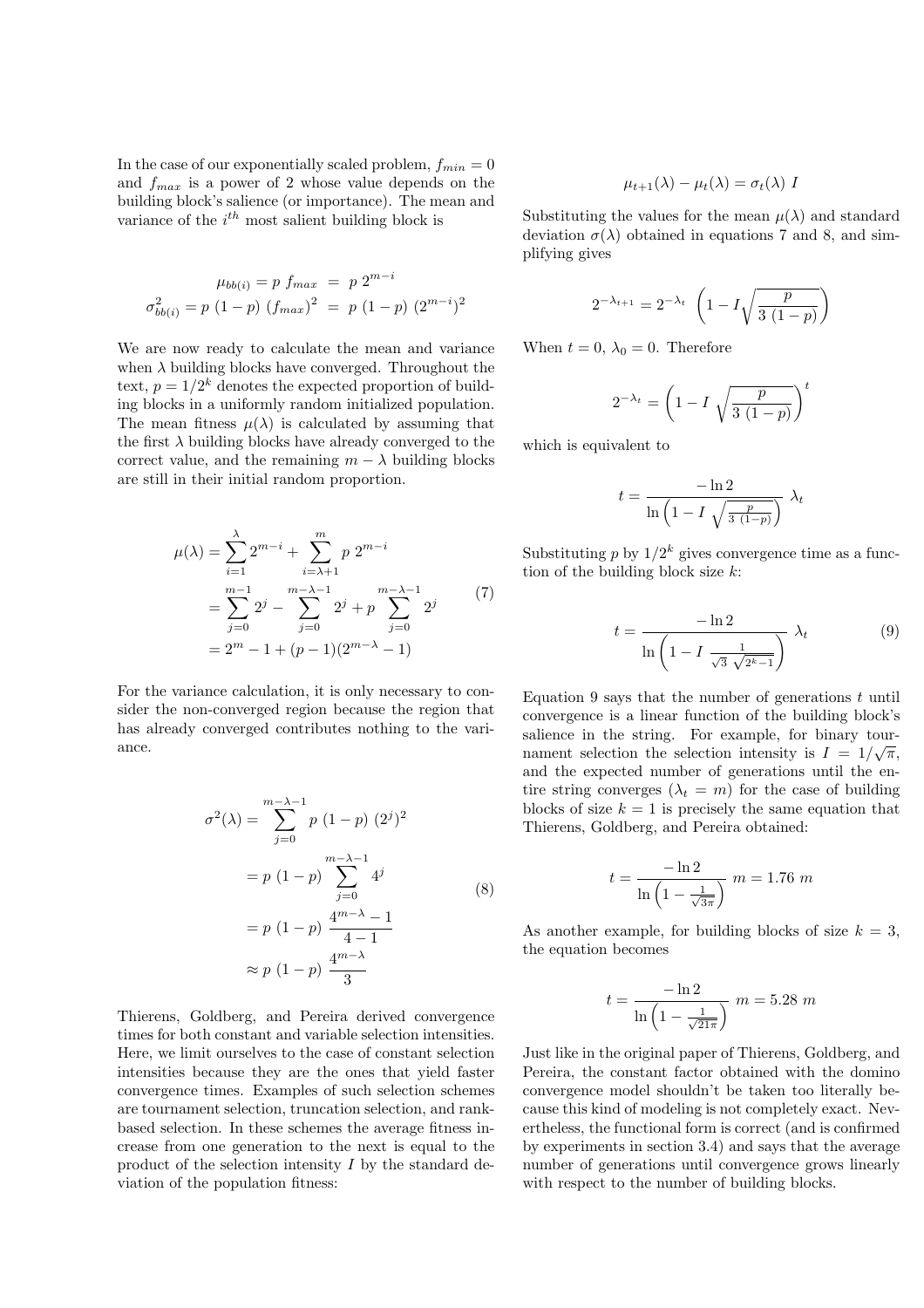#### 3.3 DOMINO AND DRIFT TOGETHER

By joining the drift model with the domino convergence model, it is possible to predict where in the string is the drift stall likely to occur. That's precisely what we do next by equating the times for the two models,  $t_{drift} \approx$  $t_{convergence}$ 

$$
\frac{2 k \ln 2}{2^k - 1} N \approx \frac{-\ln 2}{\ln \left(1 - I \frac{1}{\sqrt{3} \sqrt{2^k - 1}}\right)} \lambda^*
$$

Rearranging gives:

$$
\lambda^* \approx \frac{-2 k \ln \left( 1 - I \frac{1}{\sqrt{3} \sqrt{2^{k} - 1}} \right)}{2^k - 1} N
$$
 (10)

Equation 10 says that given a population size  $N$ , it is possible to predict the number of building blocks  $\lambda^*$  that will be solved correctly by the GA. Likewise, given a number of building blocks  $\lambda^*$  that we wish to solve correctly, it is possible to predict the necessary population size needed by the GA to do so. Looking only at the functional form, equation 10 can be written as  $N = c \lambda^*$ , where  $c$  is a constant that depends on the building block size  $k$  and the selection intensity  $I$ .

The population size grows linearly with respect to the number of building blocks  $\lambda^*$ . In section 3.2 we also observed that the average number of generations until convergence under the domino model is also a linear function of the number of building blocks. The number of fitness function evaluations taken by the GA is the product of the population size by the number of generations, and both are linear functions of the number of building blocks. Therefore, the overall time complexity of genetic algorithms on exponentially scaled problems, under the assumption of perfect mixing, is quadratic. The next section presents computer experiments that confirm a quadratic time complexity.

### 3.4 COMPUTER EXPERIMENTS

Computer experiments were performed on problems with 200 exponentially scaled building blocks. The experiments were done using binary tournament selection with replacement, and the building blocks mixed perfectly using a population-wise crossover operator similar to the one used in the compact GA (Harik, Lobo, & Goldberg, 1999) or UMDA (Mühlenbein  $\&$  Paaß, 1996). The experiments were done for building blocks of size 1 and 3. For size-1 building blocks, the population was initialized with exactly 50% ones and 50% zeros in each



Figure 2: Convergence behavior of an exponentially scaled problem with 200 building blocks of size  $k = 1$ for various population sizes.



Figure 3: Convergence behavior of an exponentially scaled problem with 200 building blocks of size  $k = 3$ for various population sizes.

bit position. 100 independent runs were performed for population sizes 32, 64, 128, 256, 512, 1024, and 2048.

Figure 2 plots the average number of generations needed to either solve or lose the building block for various population sizes. Building block number 0 is the most salient and building block number 199 is the least salient. The plot is identical to the one obtained by Thierens, Goldberg, and Pereira, except that in this case the results are shown for various population sizes. For very small population sizes the convergence process is largely dominated by the drift model, while for large population sizes the convergence is dictated by the domino model. For population sizes in the middle range, the most salient building blocks follow the domino model, and after some point, the drift effect starts to dominate.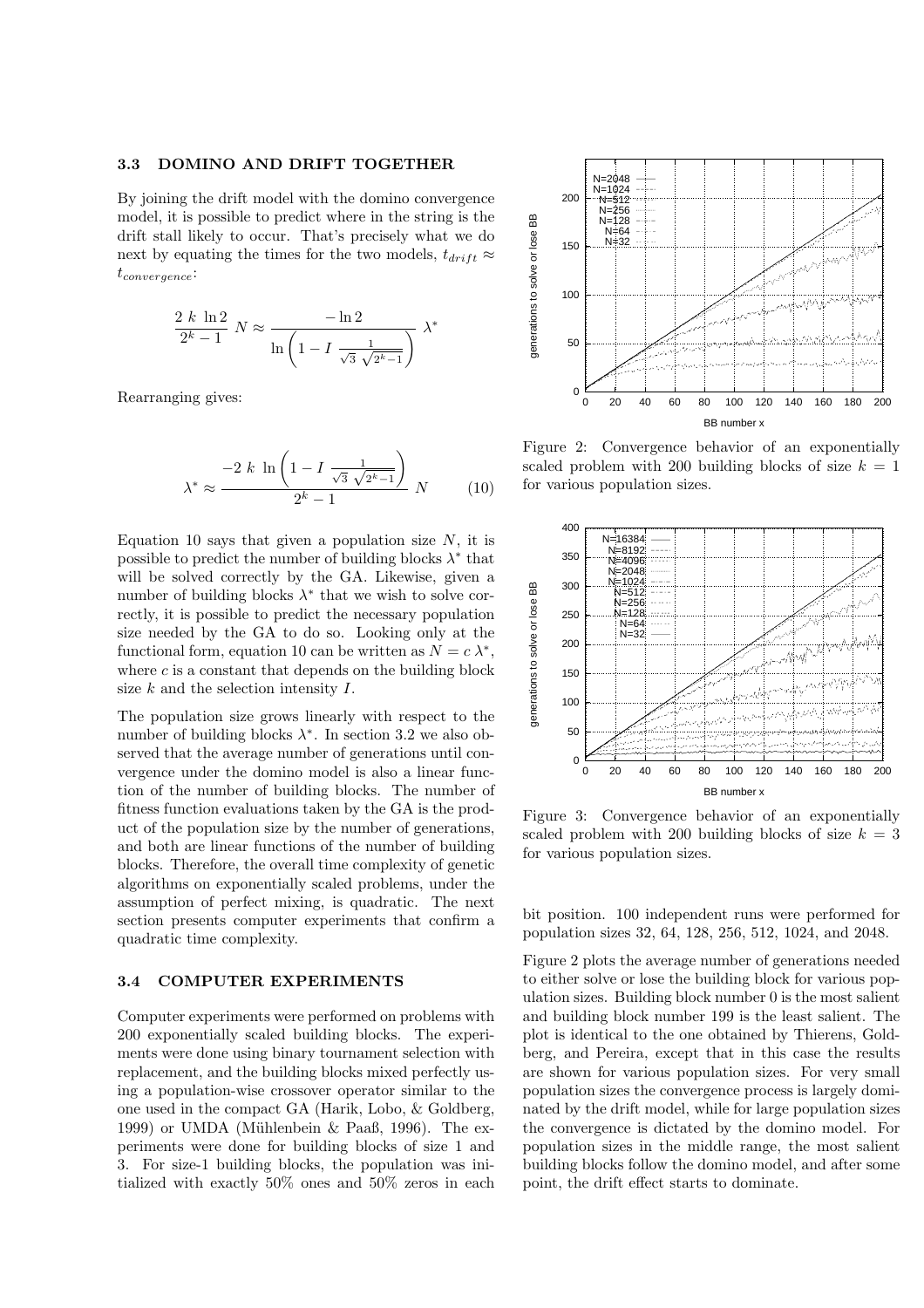Figure 3 is a similar plot for building blocks of size  $k = 3$ . Each building block is a NIAH function. The experiments were conducted in a similar way as the ones for  $k = 1$ , with the difference that in this case, the initial population had a proportion of 1/8 ones and 7/8 zeros  $(1/2^k = 1/8, \text{ for } k = 3).$ 

The experiments were done is this way to reflect an idealized building block mixing behavior. On an actual GA run, we should expect to observe slight differences from the results obtained in figures 2 and 3. Notice the straight lines obtained for the experiments with large population sizes in both figures 2 and 3. These results confirm the linear time complexity for run duration. The constant factor obtained from the theoretical model, however, is a conservative estimate. The difference between model and experiment can be explained due to the assumption that when the most salient  $\lambda$  building blocks have converged, the others are still in their initial random state. This is only an approximation of what actually happens in a GA run. There, when the  $\lambda^{th}$  building block has converged, the  $(\lambda + 1)^{th}$  building block has already converged substantially, and is far from its initial random state. Therefore, on an actual GA run the convergence time is faster than the one predicted by the domino model.

The experiments show a linear time complexity for run duration. In terms of population sizing, a look at the experimental data from our GA runs also reveals a linear growth. For example, in order to correctly solve the first 25 building blocks (in the case of  $k = 1$ ) in at least 99% of the runs, the GA needed a population size of 256. To do the same thing for the first 50 building blocks a population size of 256 was not enough. Table 2 shows the population size needed to correctly solve the first 25, 50, 100, and 200 building blocks in at least 99% of the runs, for the case of size-1 building blocks. Table 3 shows the same thing for the case of size-3 building blocks.

Table 2: Population size needed to correctly solve the first 25, 50, 100, and 200 size-1 building blocks in at least 99 out of 100 runs.

| Building blocks | Population size |
|-----------------|-----------------|
| 25              | 256             |
| 50              | 512             |
| 100             | 1024            |
| 200             | 2048            |

In both cases, when the number of building blocks doubles, the population sizing requirements also doubles. In summary, both population size and run duration grow linearly with the number of building blocks, giving an overall quadratic time complexity in terms of fitness function evaluations.

Table 3: Population size needed to correctly solve the first 25, 50, 100, and 200 size-3 building blocks in at least 99 out of 100 runs.

| Building blocks | Population size |
|-----------------|-----------------|
| 25              | 2048            |
| 50              | 4096            |
| 100             | 8192            |
| 200             | 16384           |

# 4 SUMMARY

This study extended the model of Thierens, Goldberg, and Pereira (1998) to analyze the time complexity of genetic algorithms on exponentially scaled problems. An extended drift and domino convergence model was presented along with computer simulations. The main result of this work is that under the assumption of perfect building block mixing, the overall time complexity of genetic algorithms on problems with exponentially scaled building blocks is a quadratic function of the number of building blocks.

## 5 CONCLUSIONS

For the two extreme cases of building block scaling, uniform and exponential, genetic algorithms with perfect mixing have time complexities of  $O(m)$  and  $O(m^2)$  respectively. The linear time complexity for uniformly scaled problems occurs because the population sizing grows with the square root of  $m$  (Harik et al., 1999) and the time to convergence also grows with the square root of  $m$  (Mühlenbein & Schlierkamp-Voosen, 1993).

A quadratic time complexity for exponentially scaled problems does not seem that bad, and we may speculate that it diminishes the relevance of a fixed mutation operator as a means of introducing diversity in the population. Notice that a fixed mutation operator needs  $O(\ell^k)$  trials in order to discover a k-bit building block without messing up with the remaining parts of the problem (Mühlenbein, 1992).

The relevance of other building block diversity preservation techniques such as the one used in the Linkage Learning Genetic Algorithm (LLGA) (Harik, 1997) may also be not so important after all. The LLGA was able to solve exponentially scaled problems in almost linear time (Harik, 1997), (Lobo et al., 1998) due to a built-in probabilistic expression mechanism that preserved building block diversity and partly eliminated the problem of random genetic drift. Nevertheless, while the LLGA excelled in exponentially scaled problems, it did not do as well when solving other type of problems.

The time complexity estimates presented herein are for